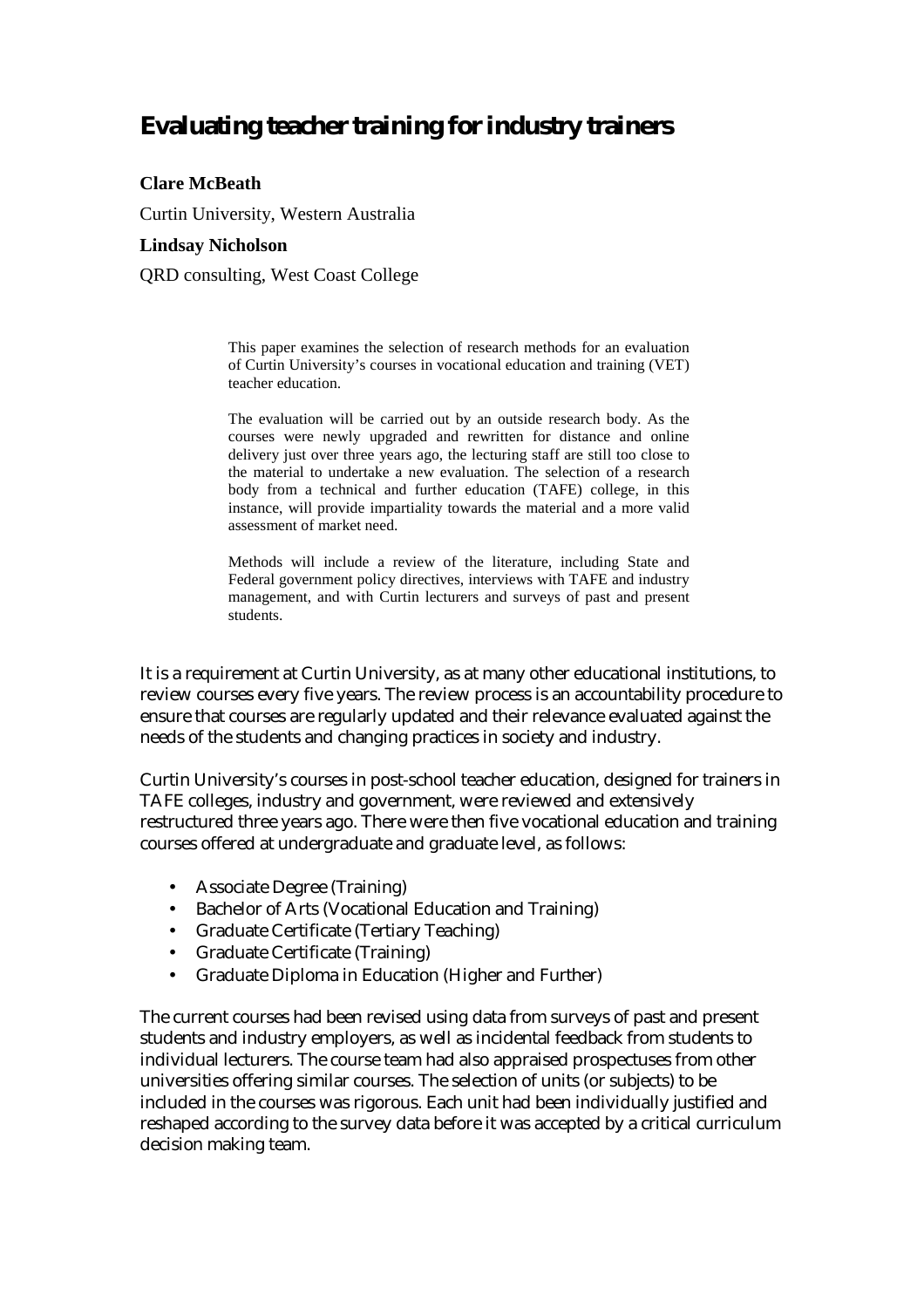The restructured courses also had to be adapted to fit new university requirements on credit points, duration and unit size. They had to be written for distance education and reformatted for offering online. It was possibly the most detailed update since the course was introduced over 20 years ago. The upgrade was a very heavy undertaking for all those involved, demanding a high level of professional energy to work intensively on so many subjects at one time, and the development team members were anxious to move on with other aspects of their professional lives when the upgrade was finished.

Now the courses are entering their fourth year and it is necessary to begin the review process again, to evaluate again in time for rewriting in 2002 and for offering the next upgrade in 2003.

This announcement was greeted initially with disbelief. It seemed such a short while since the last upgrade was completed. The staff began to articulate their fear that they had very little new to offer to their courses. The recent, intensive rewrite had left them very close to their own units and drained of new ideas. They had put as much as they could into the materials and it was easy to feel that they could not be perfected any further.

Meanwhile, as we know, the training scene itself has changed. There has been a general downgrading of desired professional qualifications in the training scene. University degrees are undervalued by TAFE colleges, the State Departments responsible for training and employment and by ANTA on the federal scene. Very few trainers receive either time or financial assistance to undertake university studies any more. The exceptions to these constraints are coming from industry, but industry trainers are more difficult to reach and their numbers in Curtin's courses are still small.

Economic rationalism has brought about changes in the language of training. An overemphasis on training as little more than the assessment of observable competencies has encouraged a minimalisation of reflective practice and critical thinking. As much as we may deplore this, we still have to be aware of its existence and make sure our courses acknowledge the strengths and weaknesses of such approaches.

Furthermore, industry reform and the devaluing of university professional qualifications have made it much harder to market university courses for trainers. Student numbers are falling across Australia. In these circumstances, we certainly need to review our courses and see what we can do to make them more attractive to the market for which they were designed.

#### **Why evaluate courses**

Virtually all the literature on curriculum development emphasises the importance of evaluation as part of the course development process. However, it is probably the most neglected part of development. Often this is because funded development tends to use up the budget on needs analysis and on the production of course materials, and evaluation of the completed materials is dropped for economic reasons. Or, evaluation may take place during the writing and trialling of the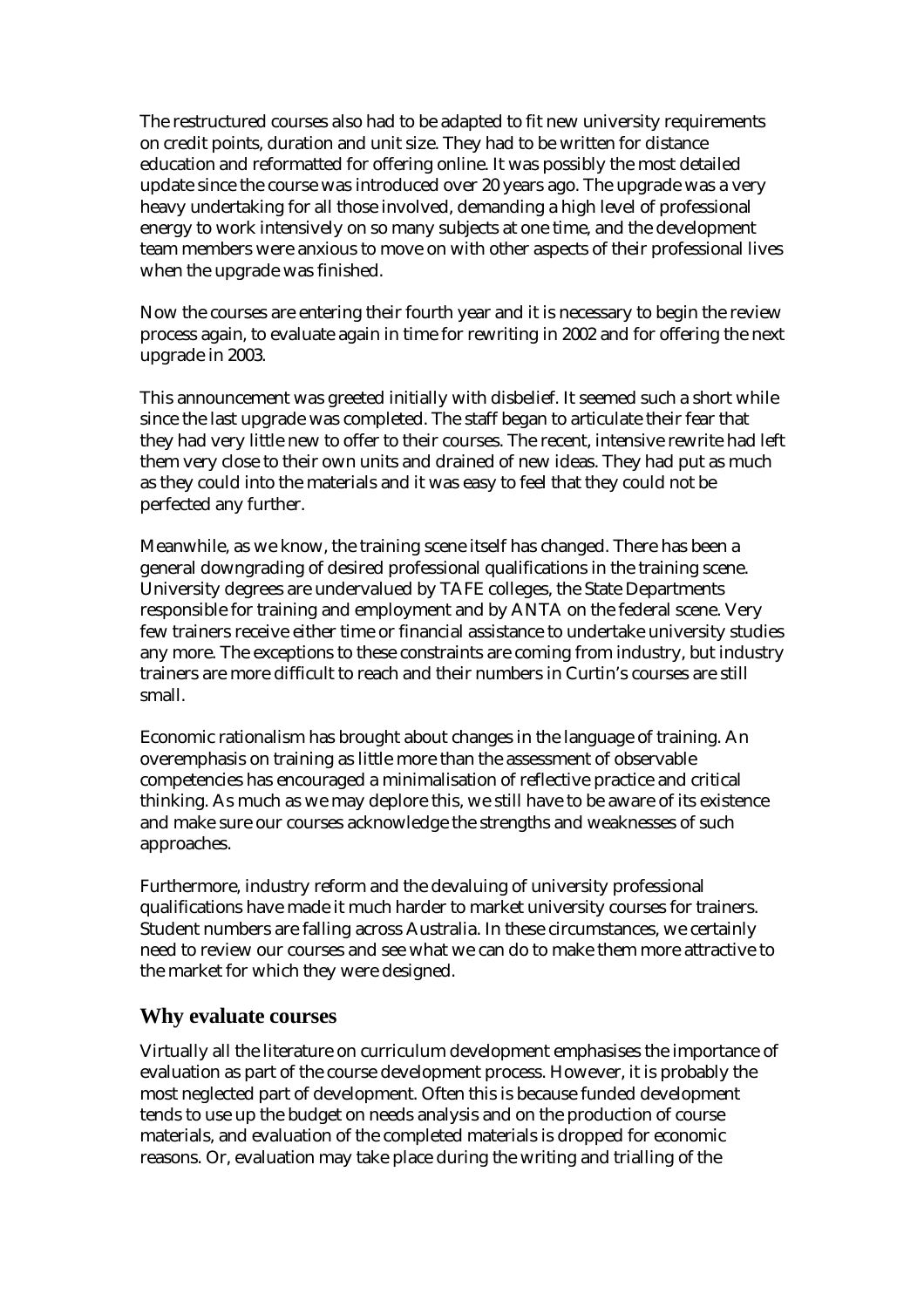materials, but rarely as a formal process once the materials have been used for a number of years.

Even in the university context, where the five-year review and evaluation process is supported by policy and practice, more often than not, the process is not specifically funded and staff are rarely given release time to do it properly. Sometimes an outside reviewer is called in as part of the process and some of the more important decisions are left in his or her hands, but most of the work usually remains the responsibility of overworked staff.

Yet there are many reasons why courses should be regularly reviewed and updated. Basically, it is to make them more saleable in a highly competitive field, but there is also an intrinsic satisfaction in being able to say that one's own course materials are current, relevant, of high quality, well structured and well written. I suppose most course coordinators would like to think that their own coursework might be the best in the country - or at least that is how we feel.

Tyler, reviewing the evaluation field in 1991, listed six reasons for evaluation, namely:

- 1. to monitor present programs;
- 2. to select a better available program to replace one now in use that is deemed relatively ineffective;
- 3. to assist in developing a new program;
- 4. to identify the differential effects of the program with different populations of students or other clients;
- 5. to provide estimates of effects and costs in the catalogue of programs listed in consumer resource centres;
- 6. to test the relevance and validity of the principles upon which the program is based (Tyler 1991, p 4).

Points 1, 4 and 6 probably apply best to our planned evaluation. We want to monitor it. We believe it is already a good program and we do not intend to develop a new one. We hope to tap into the client groups and their management and check whether we are meeting their perceived needs. We are already locked into university policies regarding funding and cost effectiveness, for better or for worse. Most importantly to us, however, is Tyler's final point on testing the relevance and validity of the current program and making changes if and as necessary.

Specifically, the purpose of our evaluation is to find out the worth or value of the courses in a changing environment. Curriculum teams need to find out how good their courses and materials are, and whether they continue to work in practice, or whether parts have to be changed or adapted.

We need to go far beyond verifying that the course objectives match the course outcomes, as some evaluators claim is what is required. Educational programs may have many aims, many objectives, many outcomes not expressed in the aims and, often, many *stakeholders* or *audiences* with different aims (Straton 1975). Straton saw evaluation as follows.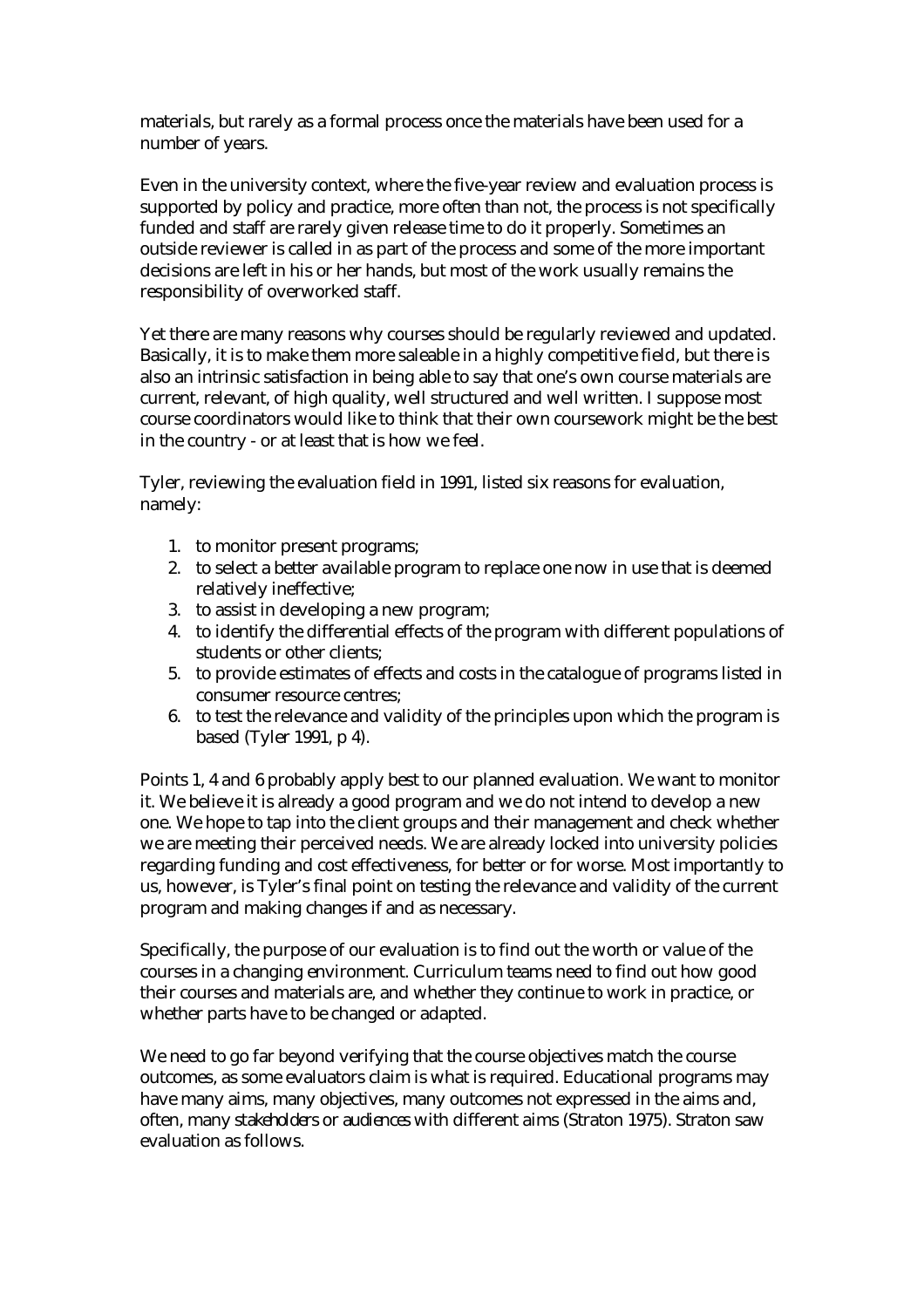Educational evaluation is the process of delineating, obtaining, and providing information about an educational programme which is of use in describing the programme and in making judgments and decisions related to the programme (Straton 1975, p 4).

Some stakeholders are interested in whether students can follow the course, or cope with the structure, the workload or the pace, whether it is at the right level, or how much they are gaining from it. Others are more interested in whether the course was useful to students in the world of work. Some are concerned with how much it costs and whether it is worth the investment, while others again might be concerned with the effect of new teaching modes or new materials.

All these approaches tell us something about the value and the worth of the course, but they do so from different perspectives.

Our perspectives also have to be wide and varied. The stakeholders in our courses include not only past, present and future students, but their employers, their potential employers, and both State and Federal Government departments which have an interest in industry training and are currently influencing standards of professional development in the training field. The university is also a stakeholder, as its requirements and regulations, such as the Consolidated Teaching Policy, have a significant impact on standards and quality, and the length, size and level of the courses. The lecturing staff who wrote and now teach and assess the individual units are also very powerful stakeholders. They are the ones who have been most closely monitoring the units and noticing where there might be discrepancies and changing factors influencing the course. The lecturing staff also are dedicated to their fields of expertise and often have a very wide perspective across its theory and practice in many different contexts. A proportion of the staff have PhDs in the training field, and all are engaged in research, writing and publishing in their areas. It is this very important fact, indeed, that seems to have been overlooked by ANTA in its attempts to remove universities from any significant role in the training of trainers.

# **The evaluation plan**

The idea of choosing an outside evaluator began to form as a result of the staff response mentioned earlier. An outside evaluator would give us a different perspective. An evaluator selected from the market served by our courses would give us better insights into that market's interest and response. The Curtin team began looking around at training research groups in Perth. We also began seeking some funding to make it possible.

Even though our TAFE market has been shrinking and our industry trainer group growing and becoming identified as an important future client, we had to turn to TAFE to find a research organisation equipped to handle the research. The Department of Training and Employment in Western Australia (WA) organised two seminars last year, inviting interested researchers and research organisations to participate and present examples of their research. Most were from TAFE colleges, and it was an excellent chance to get an overview of the sort of research in progress in the State.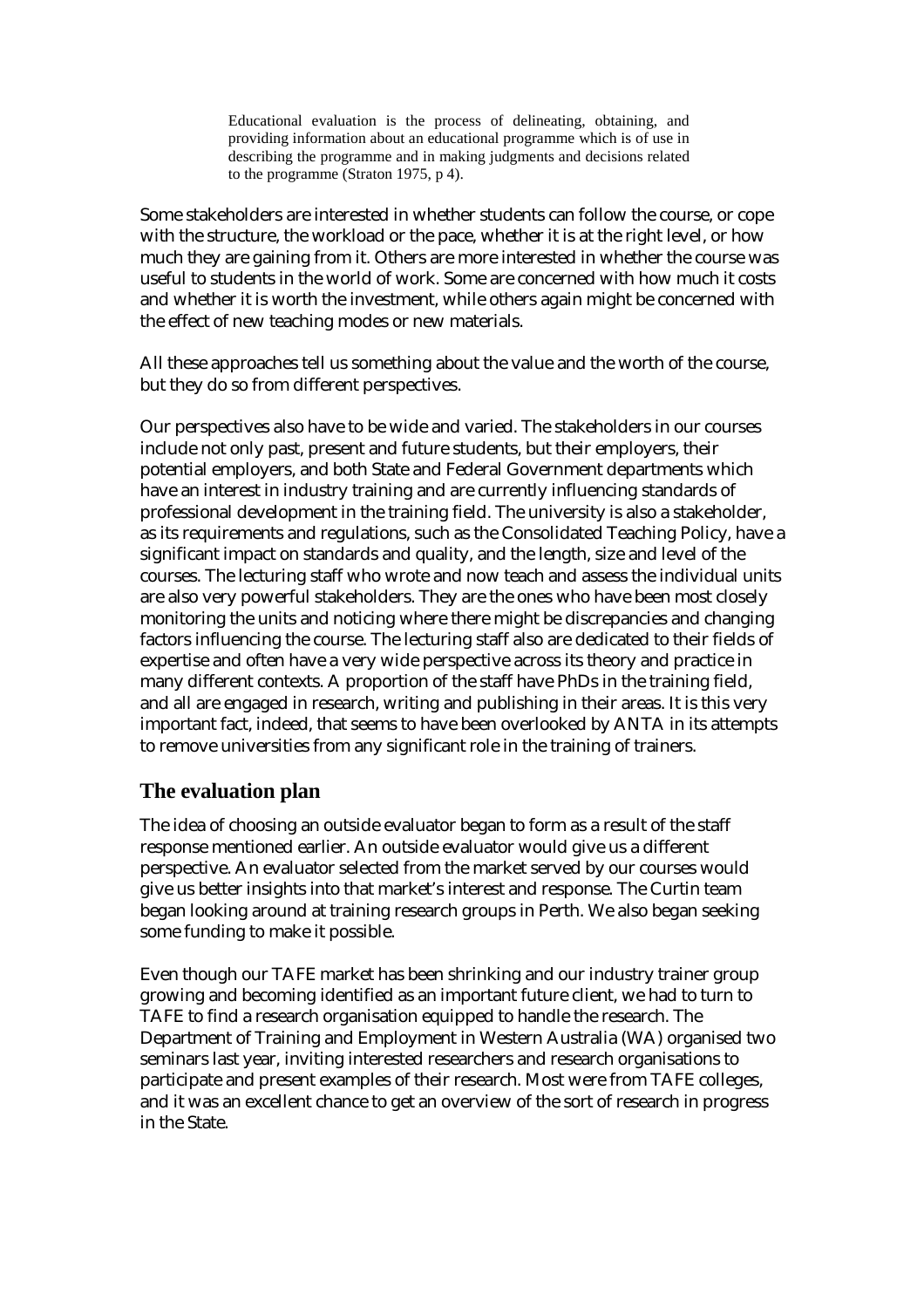We invited QRD Consulting from West Coast College at Joondalup to draw up a proposal. Curtin staff had worked with them before and were impressed by the standard of their work.

QRD Consulting envisaged its role as a combined one, including the evaluation, the maintenance and improvement (defined as effectiveness and saleability) of the Curtin courses. They identified their objectives as follows:

- to overview the current offerings of the program;
- to identify key factors attracting students to, and retaining students in, the program;
- to identify the level of interest or disinterest among training managers in TAFE colleges, government departments and industry;
- to identify future changes for strengthening the program; and
- to identify any untapped potential market.

From these data they proposed to establish the value of Curtin's teacher education courses and their relevance to industry and government vocational education and training needs. They further proposed to provide short term and long term recommendations for improvement of the courses. The final report is planned to give clear insights into the strengths, weaknesses and future opportunities for the Curtin program.

The researchers planned to contact industry and government trainers, academic institutions and staff and individual learners as the main stakeholders in the study.

The background research stage, stage 1, will consist of familiarisation for the researchers with the coursework. This exists in full distance education mode in printbased and online formats, and is easily available. In the five courses there are in fact only 16 different units, so browsing the materials will not be such a large task as it first may seem.

Stage 2 of the research will be a general consultation with the stakeholders, gathering data on which to base the major survey instruments. At stage 2 also, further background research will continue as Curtin lecturers are interviewed in depth to ascertain their perspectives on each of the units. This is expected to provide rich and detailed data.

Stage 2 will also make initial contact with TAFE college management, and managers of those private providers where staff have undertaken one of Curtin's courses. The Department of Training and Employment will also be contacted at this stage, although officially the Department is required to follow the lead of the federal Department of Education, Training and Youth Affairs, and ANTA in particular. It has been difficult over a period of years to ascertain any opinion at all from this group, and we suspect it is because under present economic conditions, they are unprepared to pay for training. This is the situation throughout Australia at present, although there are indications that things might change in the future. We envisage that much of the contact made with management groups at this stage is more awareness raising than data collection.